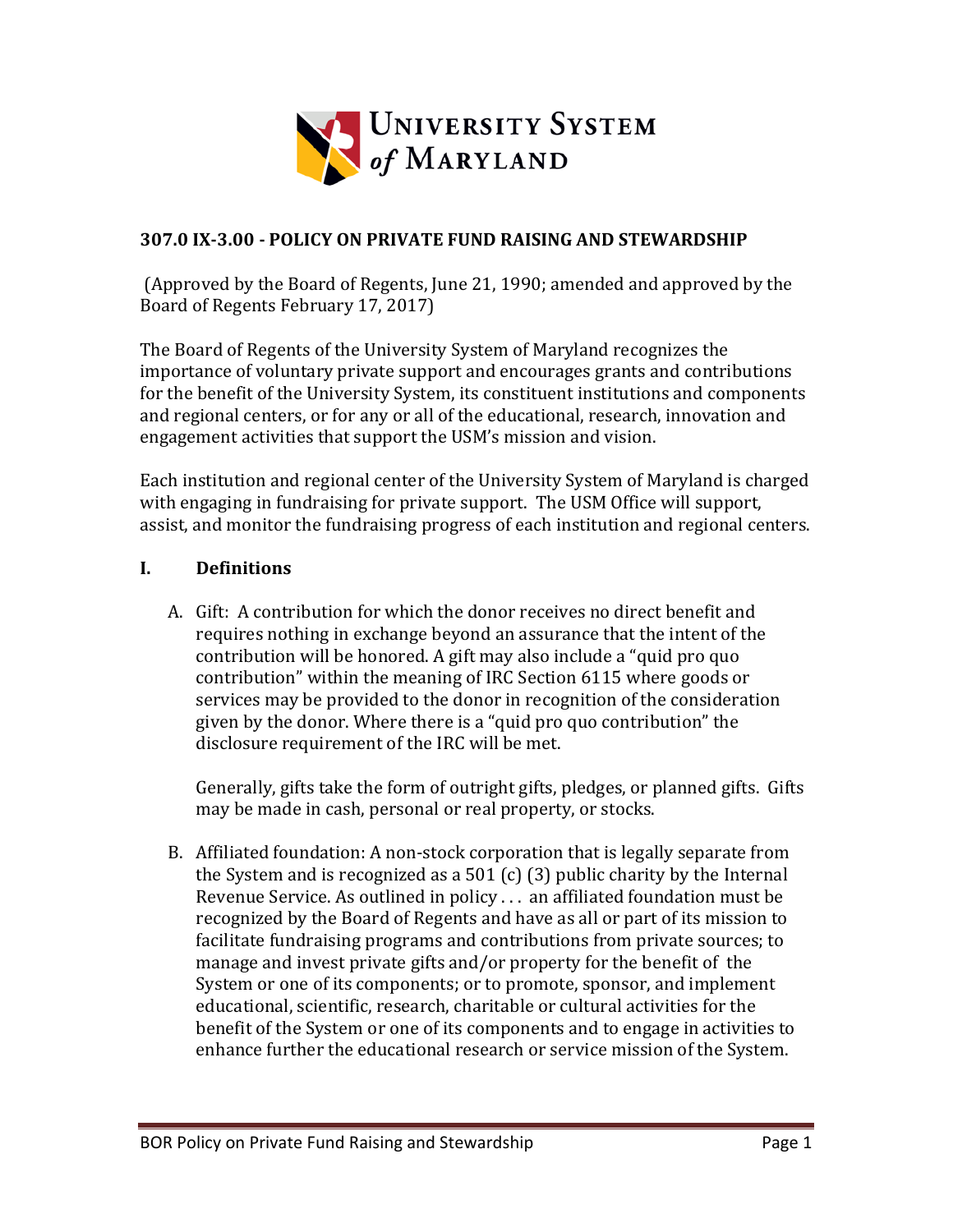C. Associated organizations: Any other organization authorized to receive gifts on behalf of a USM institution or regional center, such as an independent alumni association.

#### **II. Delegation of Authority**

The Board of Regents delegates to the Chancellor the responsibility for overseeing and supporting fundraising activities for the University System of Maryland.

- A. The Chancellor shall accept gifts and grants on behalf of the Board of Regents; recommend fund raising campaigns for special purposes as well as system wide campaigns, and report periodically to the Board on progress toward fundraising goals.
- B. The Chancellor shall maintain a System Advancement Office to serve as a resource to all institutions and regional centers by providing technical services, supporting fundraising planning and special campaigns, and engaging in fundraising activities to achieve system wide objectives.
- C. The Presidents and regional center executive directors shall establish procedures and standards for the solicitation of gifts shall be responsible for planning and implementing fundraising activities and programs at their respective institutions, and shall be accountable to the Board for the management and stewardship of funds so collected. The Chancellor shall establish procedures and standards for the solicitation of gifts on behalf of the USM Office.
- D. The Chancellor and all presidents and executive directors shall comply with Policy IX - 2.00, Relationship with Affiliated Foundations.

#### **III. Solicitation and Acceptance of Gifts and Grants**

The Board of Regents encourages the use of affiliated foundations in acceptance of private gifts, as outlined in Policy IX - 2.00, Relationship with Affiliated Foundations. Each USM institution, affiliated foundation or other organization authorized to accept gifts shall develop and enforce a gift acceptance policy, and comply with relevant gift counting standards established system wide.

- A. Gifts that conflict with policies established by the Board or Chancellor shall not be accepted. Gifts that are inconsistent with the mission or strategic goals of the USM or an institution shall not be accepted.
- B. Gifts that create a need for significant institutional or USM expenditures must undergo a careful review and be approved by the President or Chancellor, as appropriate, before acceptance.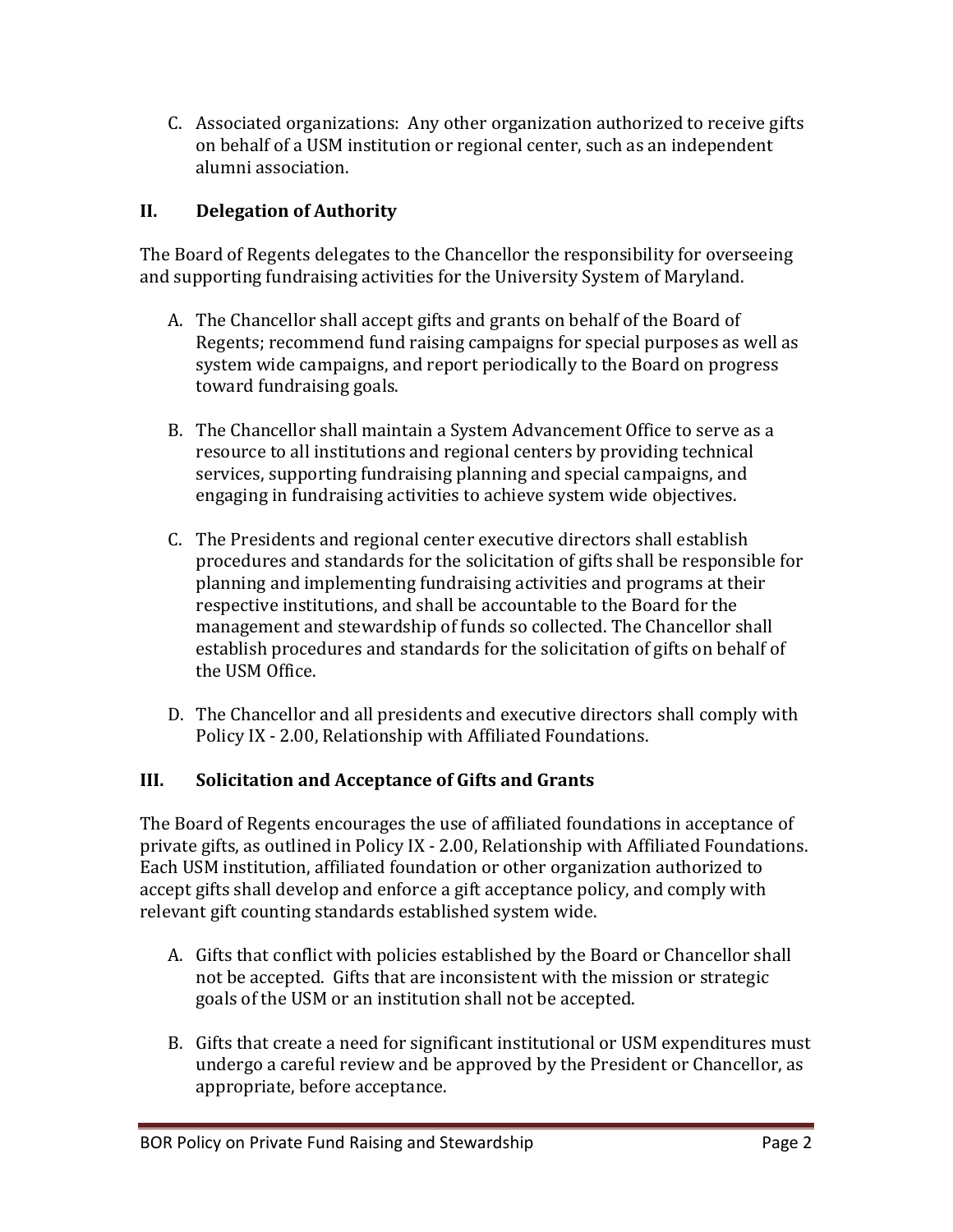- C. Gifts and grants with a value of  $$100,000$  or more (including cash, securities, land, buildings, materials and supplies, equipment, livestock, books, historical documents, art objects, etc.) from individuals, corporations, foundations, associations, etc., will require the official acceptance of the President or Chancellor or designee, as appropriate.
- D. No faculty member or other employee, alumnus or student of the University System of Maryland may solicit gifts and grants on behalf of an institution, or the System without the prior knowledge and approval of the President or Chancellor, as appropriate. Informal exploratory inquiries to locate possible outside sources of support do not require such prior approval.

## **IV. Memoranda of Understanding**

institution shall also require the signature of the Chancellor. Whenever a donor wishes to restrict the purpose for which a gift is used, the accepting entity (i.e., affiliated foundation or institution) shall enter into a written agreement (gift agreement or memorandum of understanding) with the donor that clearly sets forth the expectations and commitments of the parties. A Memorandum for the creation of endowments or programs for the benefit of more than one

Memoranda of Understanding should be maintained on file at each institution, regional center, and/or affiliated foundation as appropriate.

## **V. Stewardship**

The Board of Regents acknowledges that stewardship is an essential component of an effective fundraising program, and as such, institutions and regional centers shall develop a stewardship plan and policy. At all institutions and regional centers:

- A. Restricted gifts must be used in keeping with donor wishes.
- B. Spendable income should be used in a timely manner whenever possible.
- C. If the original purpose of the gift becomes impossible to fulfill, an alternative as close as possible to original purpose will be found and the appropriate legal action or notification will be taken to enact the change.
- D. Funds should be invested and managed prudently so as to actualize the donor's intent.

# **VI. Relationship with Affiliated Foundations**

Gifts and grants to affiliated foundations of the University System of Maryland are encouraged, as specified in Policy IX - 2.00 and Policy IX - 2.01.